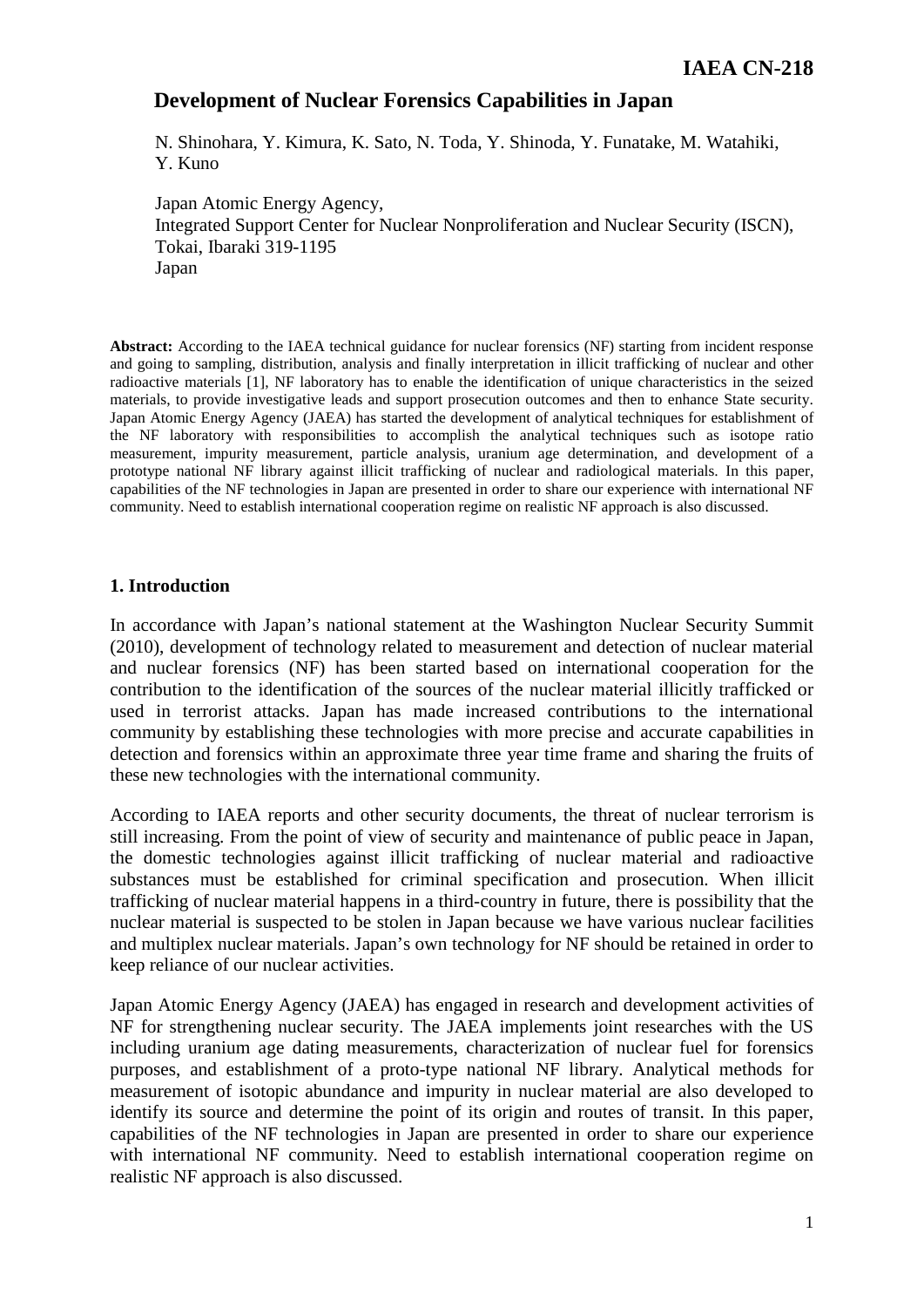## **2. Development of nuclear forensics technologies**

Fundamental technologies for NF have been developed from 2011 to 2013 at JAEA, where the objects to be analysed are isotopic abundances of nuclear material by means of Thermal Ionization Mass Spectrometry (TIMS), abundance of impurity contained in the nuclear material by Inductively Coupled Plasma-Mass Spectrometry (ICP-MS), particle image by Scanning Electron Microscope (SEM) and/or Transmission Electron Microscope (TEM), and uranium age determination. National NF library is under construction by collecting several kinds of data and analysing various uranium samples as an NF database.

Actual uranium samples have been measured by the methods mentioned above. Isotopic abundance of an imported yellow cake was analysed by TIMS and the result is shown in TABLE I. High reliability of the isotopic abundance measurement has been accomplished by analysing the NBL standard materials of CRM U050 and U500, where their relative standard deviations (1 RSD) are 0.022% and 0.030%, respectively. Particle image of the same sample measured by SEM is given in FIGURE. 1. Specific future of the image can be observed from this figure, which is very useful information as an NF evidence.

| Sample No      | $^{234}$ U (%) | $^{235}$ U (%) | $^{238}$ U (%) |
|----------------|----------------|----------------|----------------|
| 1              | 0.00576        | 0.7206         | 99.2736        |
| $\overline{2}$ | 0.00527        | 0.7206         | 99.2742        |
| 3              | 0.00565        | 0.7199         | 99.2744        |
| $\overline{4}$ | 0.00545        | 0.7202         | 99.2744        |
| 5              | 0.00547        | 0.7207         | 99.2739        |
| Mean Value     | 0.00552        | 0.7204         | 99.2741        |
| 1 SD           | 0.00019        | 0.0003         | 0.0004         |

TABLE I: ISOTOPIC ABUNDANCE OF A URANIUM SAMPLE (YELLOW CAKE).\*

\* Five specimens from one sample were measured for uncertainty evaluation.

Impurity analyses were carried out for five samples of natural, depleted and enriched uranium by ion exchange separation and ICP-MS measurement and the result is shown in FIG. 2. The contents of impurity elements are quite different among the samples, because the points of their origins and routes of transit are varied.

The age of nuclear material is essential information to identify the source of the material, and  $^{234}U^{-230}$ Th chronometer is widely applied to NF. We conducted procedure exchange and inter-laboratory comparison exercise on uranium age dating between Department of Energy (DOE) of US and JAEA, where the same NBL standard materials of CRM U050 were independently analysed. The analysis of age determination on uranium oxide standard was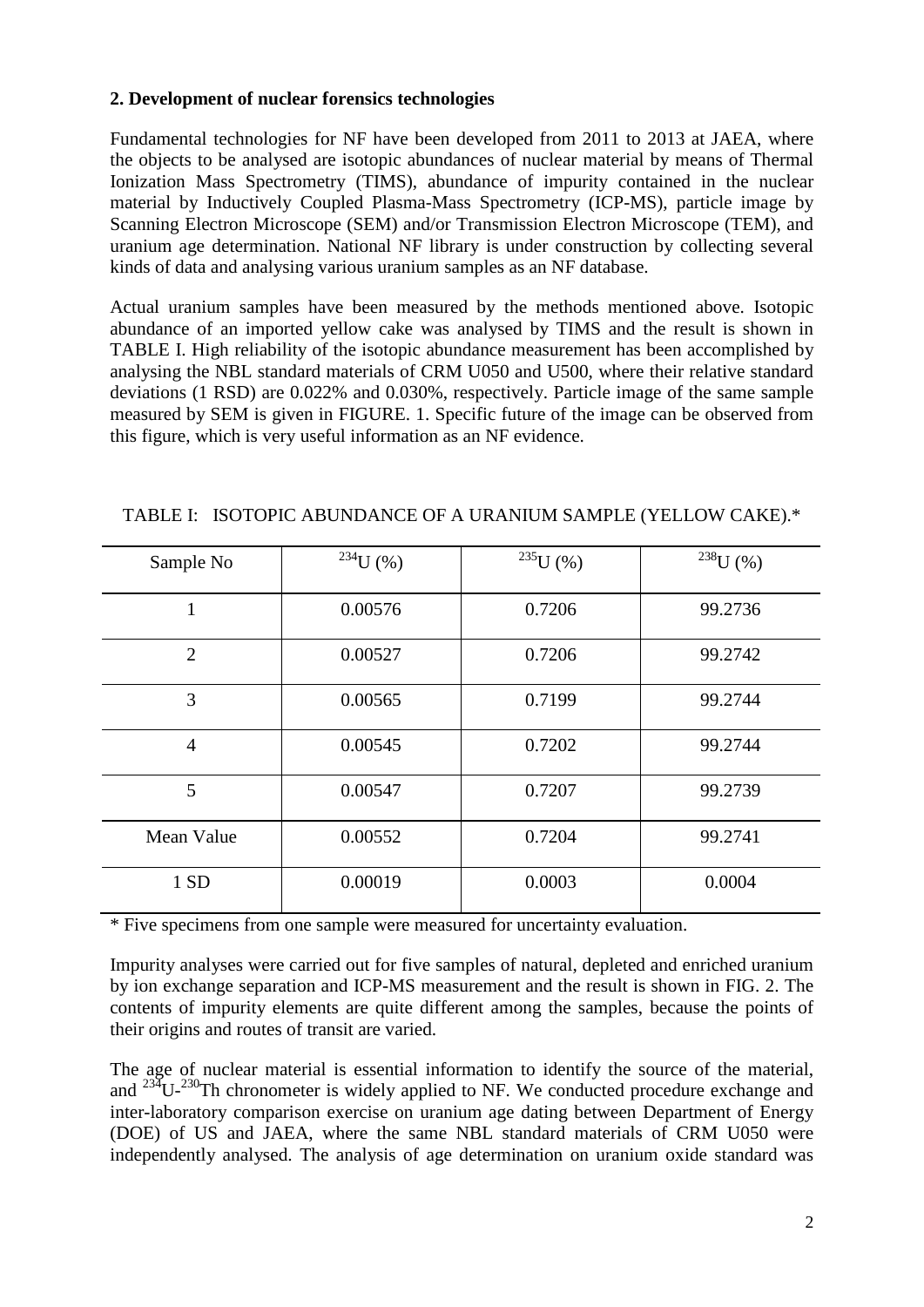already performed and the time of its purification can be estimated to be July 31 of 1957 from the JAEA's result. Inter-comparison with other laboratory's results is now in progress [2].

The JAEA has developed a prototype system of National Nuclear Forensics Library (NNFL) based on the data related to nuclear materials and other radioactive materials possessed at the JAEA facilities. A concept building of the database for NNFL was almost completed with its basic system of data handling. The data gathering on the nuclear materials at JAEA has been continued. The present prototype system will be transferred to the future national responsible authority as a real NNFL which will support the nuclear security activities in Japan. The JAEA participated in the first international table top exercise of NNFL "Galaxy Serpent," held by the International Technical Working Group (ITWG) as a part of our NNFL development project [3]. FIGURE 3 shows an isotope correlation plot in order to evaluate the seizure. The seized material (green) strongly associated with the PWR-2 reactor (blue). Status of our NNFL development will be also presented in this IAEA Conference [4].

# **3. Nuclear Forensics Capabilities in Japan**

In the Statement of Principles committed to the participants in the Global Initiative to Combat Nuclear Terrorism (GICNT), they implement eight principles on a voluntary basis: One of the principles is "Improve capabilities of participants to search for, confiscate, and establish safe control over unlawfully held nuclear or other radioactive materials and substances or devices using them." In view of the importance of nuclear security and international impetus to construction of NF regime, the pertinent agencies in Japan (Nuclear Regulation Authority, National Police Agency, Japan Coast Guard, Ministry of Foreign Affairs, Ministry of Finance Japan, Ministry of Education, Culture, Sports, Science and Technology, Ministry of Defense, and so on) must cooperate with one another. It is necessary to organize Japan's own system for NF by establishing a national NF laboratory and collaborating with traditional forensics which targets the evidences of finger prints, DNS, and so on.



*FIG. 1. Particle image of the yellow cake observed by SEM*.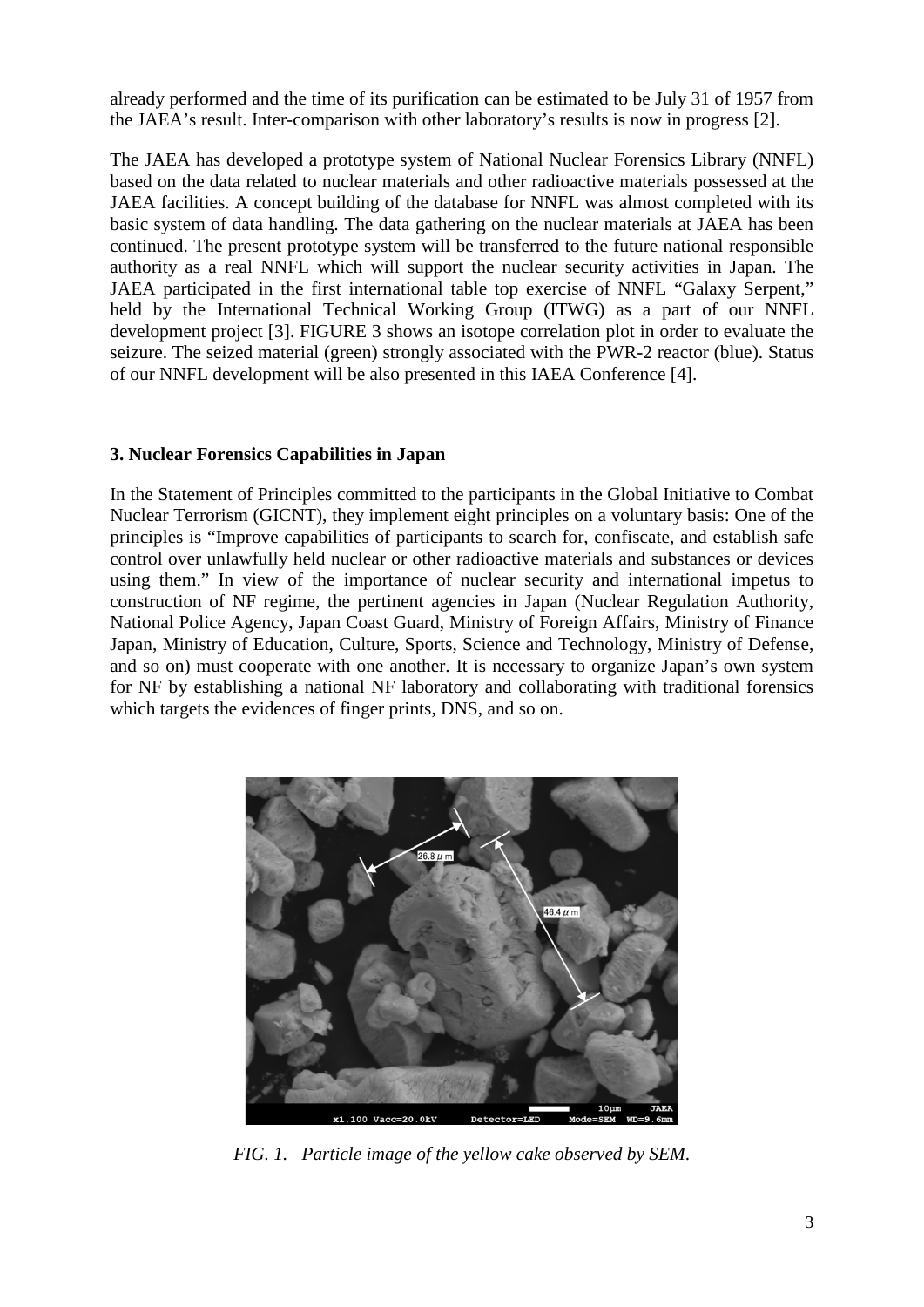

*FIG. 2. Impurities contained in the uranium samples.*



Cs-137 vs. Pu-242

*FIG. 3. Isotope correlation plot of 137Cs vs. 242Pu for international table top exercise of NNFL "Galaxy Serpent." The data of red squares belong to spent fuel of PWR-1, blue squares to PWR-2 and green circle to seizure, respectively.*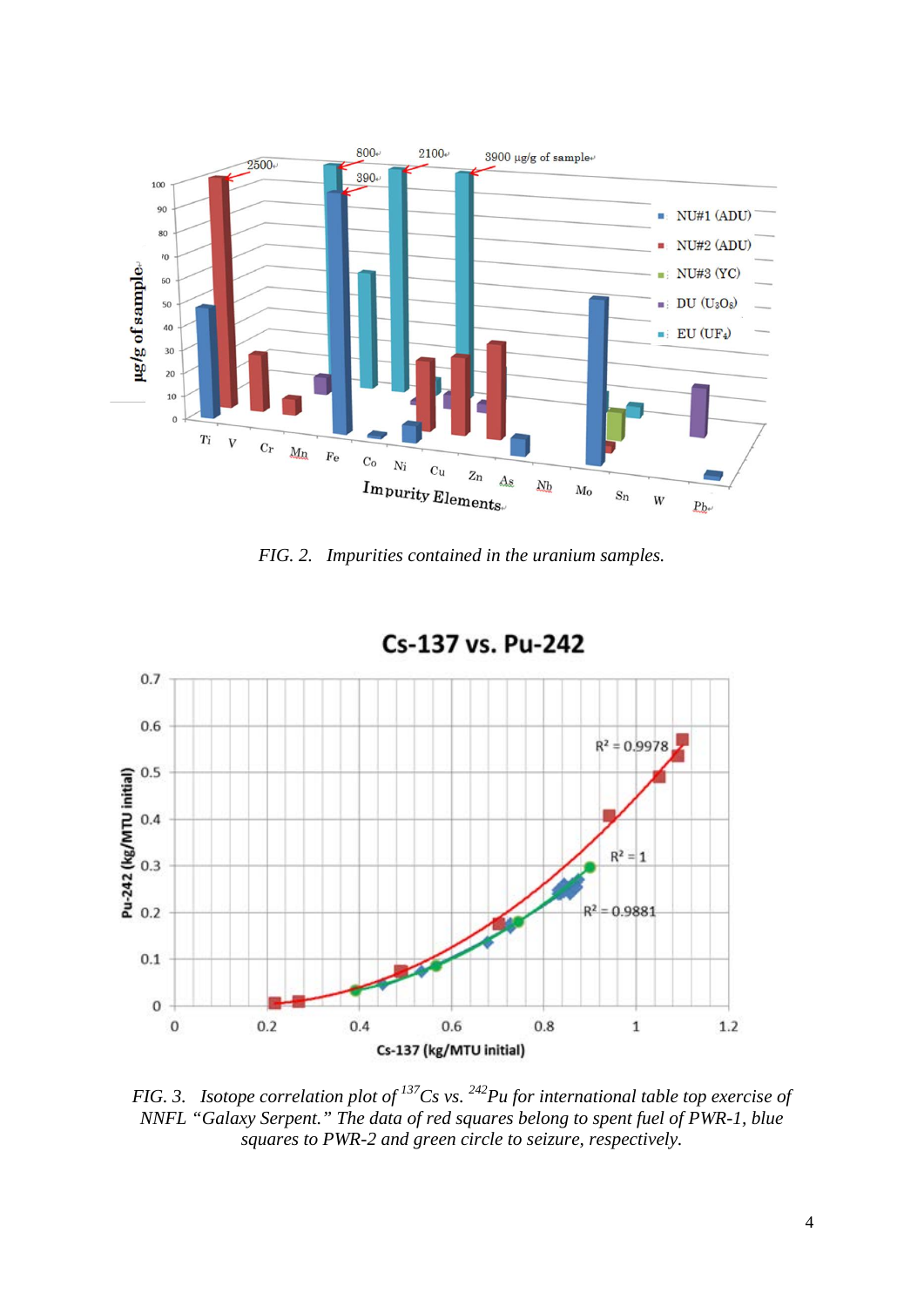The NF laboratory consists of analytical and storage facilities for seizure materials and NNFL. The laboratory should have ability to secure the reliabilities of evidence analysis techniques, guarantee of quality to the results analysed as evidence, database and its comparison with evidence. Because the JAEA has developed the fundamental technologies for NF as mentioned above, it is possible for us to take charge of the analysis for nuclear materials as a work of NF laboratory. In the NF analysis of seizure and the database construction of NNFL, the judicial reliability of the data is required on the basis of standardization of the analytical scheme and inter-laboratory round-robin exercises. We enhance our analytical skills for the sake of international progress of the nuclear security.

Exchange of the newest NF information through international cooperation is important for each State, because the NF activity has a global side of criminal investigation. Japan implements joint researches with the US for forensics purposes at the JAEA. The Integrated Support Center for Nuclear Nonproliferation and Nuclear Security (ISCN) under the JAEA has been providing training courses to support domestic and international capacity building for regulators, mainly from Asian countries in cooperation with the IAEA. The IAEA Regional Training Course on Introduction to Nuclear Forensics was hosted by the ISCN in May 2012 and received total 24 participants from ten Asian countries. Japan will continue to promote such coordination and cooperation through the IAEA and other international fora [5].

### **4. Conclusion**

The JAEA has developed fundamental and reliable technologies for NF (Nuclear Forensics) and is now measuring actual uranium samples to make a NF database. A prototype system of NNFL (National Nuclear Forensics Library) is under construction on the basis of international cooperation. The pertinent agencies in Japan must cooperate with one another to organize Japan's own system for NF by establishing a national NF laboratory. The laboratory should have the reliabilities of evidence analysis techniques, guaranteed quality of the evidence, and database and its comparison with evidence. Another important subject of ours is domestic and international capacity building of nuclear security, especially for Asian countries, in cooperation with the IAEA.

## **Acknowledgements**

The authors would like to express our gratitude to Ms. A. Okubo, Mr. O. Kataoka, and Mr. T. Matsumoto for their support and advice regarding this study. The work presented in this paper has been supported by the Ministry of Education, Culture, Sports, Science, and Technology (MEXT) of Japan